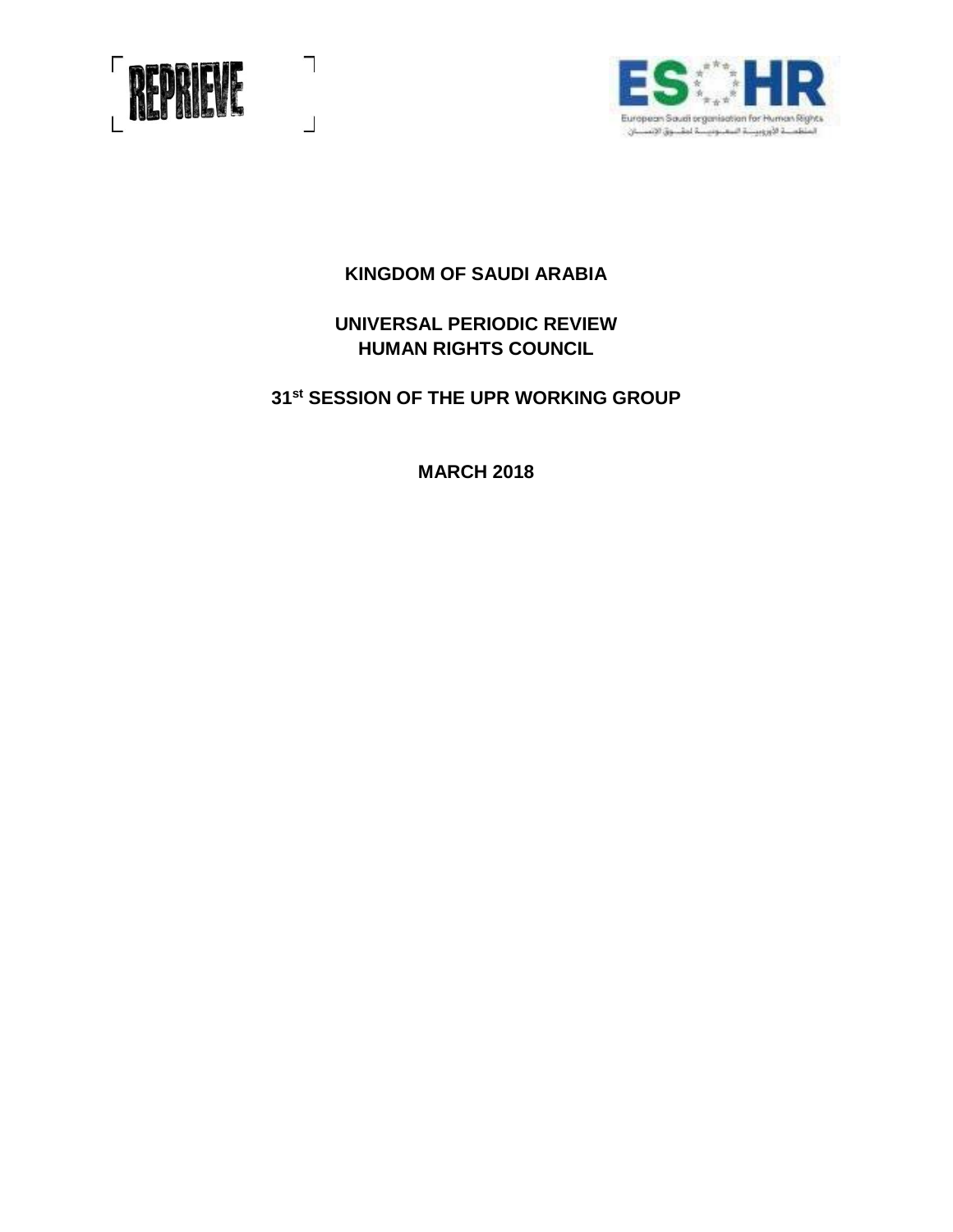|  | Contents |  |
|--|----------|--|
|  |          |  |
|  |          |  |
|  |          |  |
|  |          |  |
|  |          |  |
|  |          |  |
|  |          |  |
|  |          |  |
|  |          |  |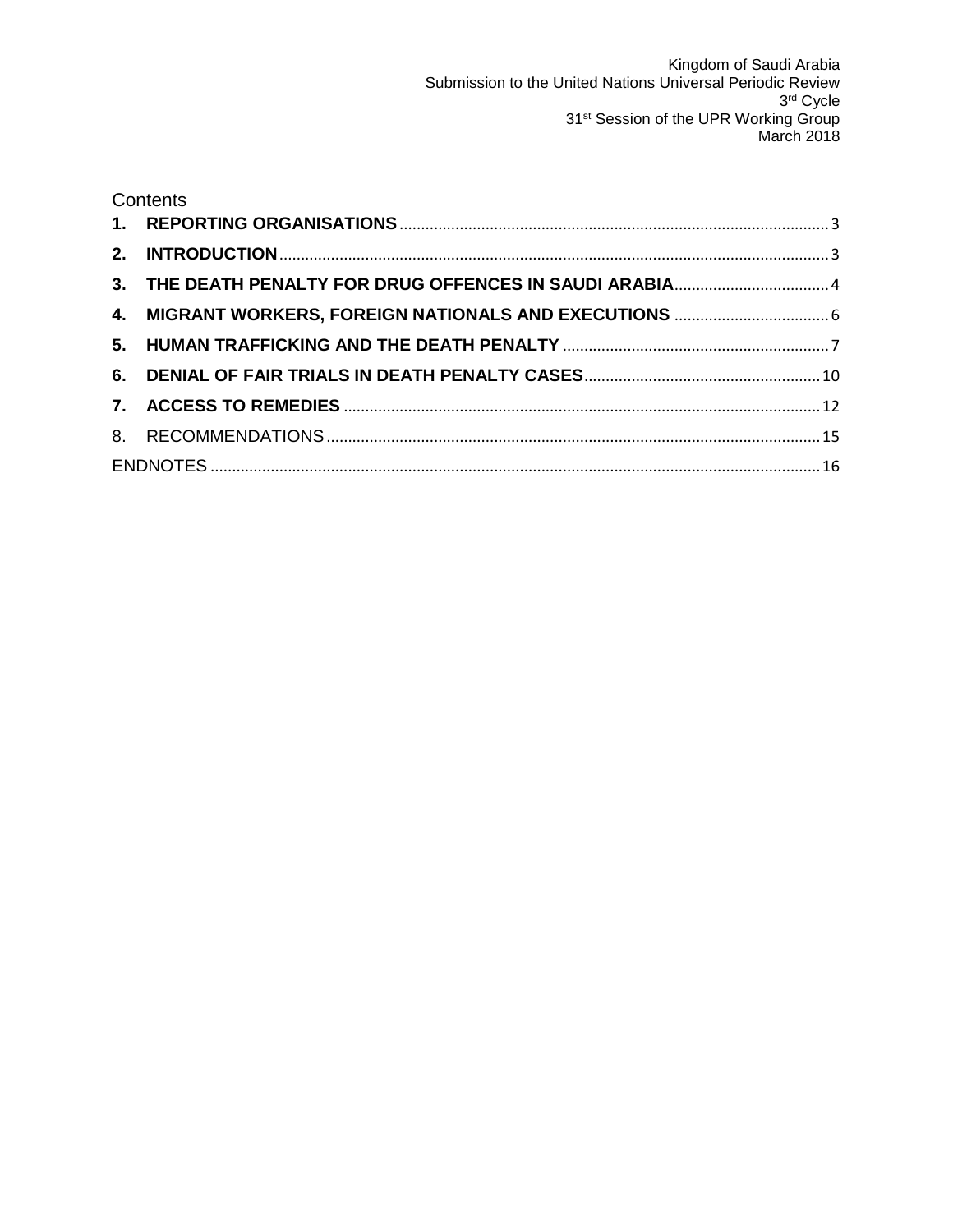Kingdom of Saudi Arabia Submission to the United Nations Universal Periodic Review 3 rd Cycle 31<sup>st</sup> Session of the UPR Working Group March 2018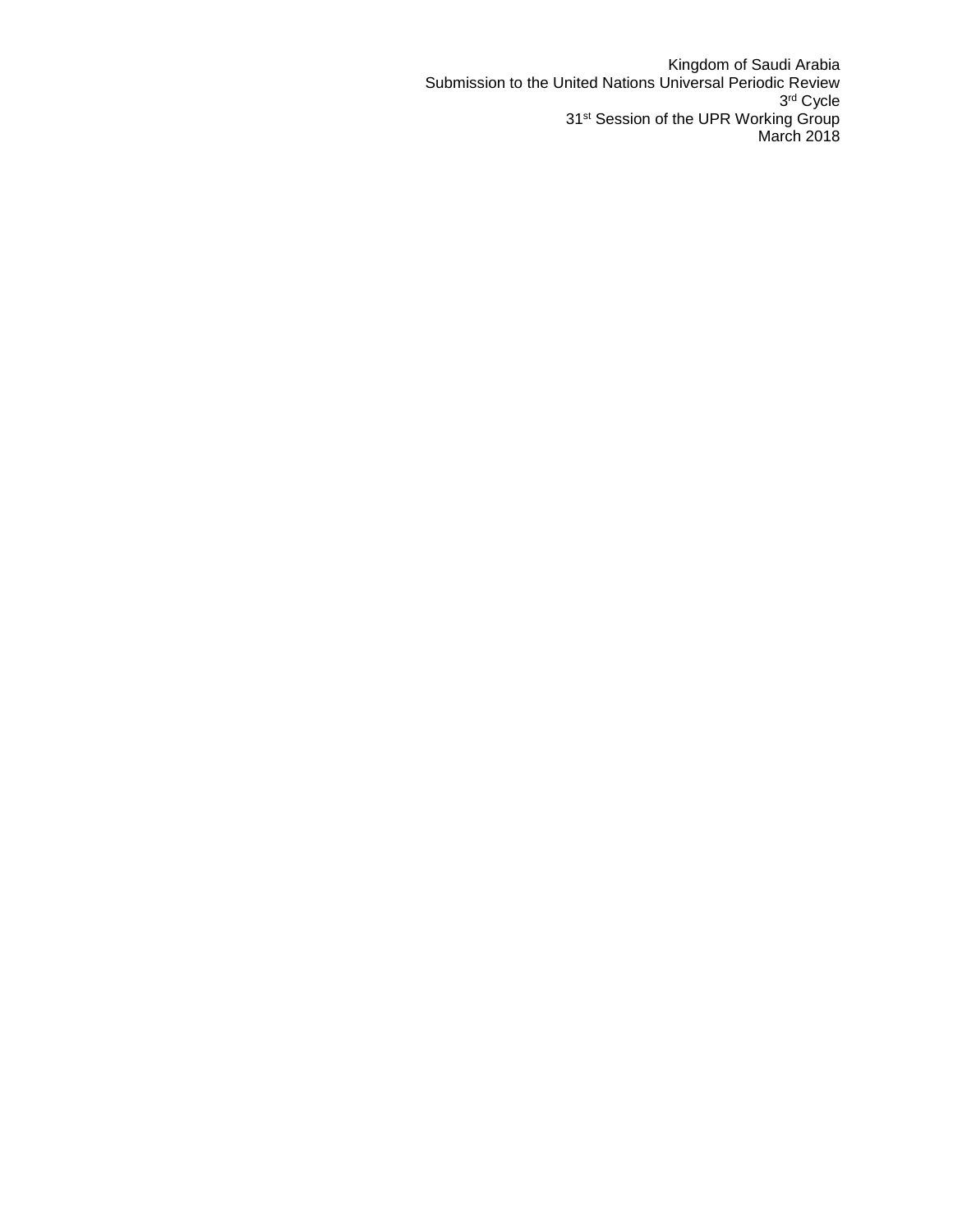# <span id="page-3-0"></span>**1. REPORTING ORGANISATIONS**

- 1.1. This submission is prepared and submitted by:
- 1.1.1. **Reprieve**. An international legal action charity which was founded in 1999 (UK charity registration no. 1114900). Reprieve provides support to some of the world's most vulnerable people, including people sentenced to death and those victimized by states' abusive counter-terrorism policies. Based in London, but with offices and partners throughout the world, Reprieve is currently working on behalf of 70 people facing the death penalty in 16 countries, including Saudi Arabia. Reprieve's vision is a world free of execution, torture and detention without due process.
- 1.1.2. **European Saudi Organisation for Human Rights (ESOHR)** is a non-profit organization established by a group of activists and based in Berlin, Germany, with the aim of strengthening the commitment to human rights principles in Saudi Arabia.

## <span id="page-3-1"></span>**2. INTRODUCTION**

- 2.1. In this submission, Reprieve and the European Saudi Organisation for Human Rights (ESOHR) provide an overview of developments in the application of the death penalty in the Kingdom of Saudi Arabia since the last Universal Periodic Review, with a focus on the use of the death penalty for drug offences and against migrant workers, as well as suspected victims of human trafficking.
- 2.2. Saudi Arabia has failed to address recommendations it accepted during the previous review period. Of concern are the rising executions, the disproportionate number of executions of migrant workers, non-compliance with international standards in imposition of the death penalty, including violation of the "most serious crimes" threshold and the lack of due process and fair trial in capital cases, as well as lack of access to remedies for migrant workers.
- 2.3. While Saudi Arabia has taken some measures towards guaranteeing rights to migrant workers and preventing trafficking, the existing framework continues to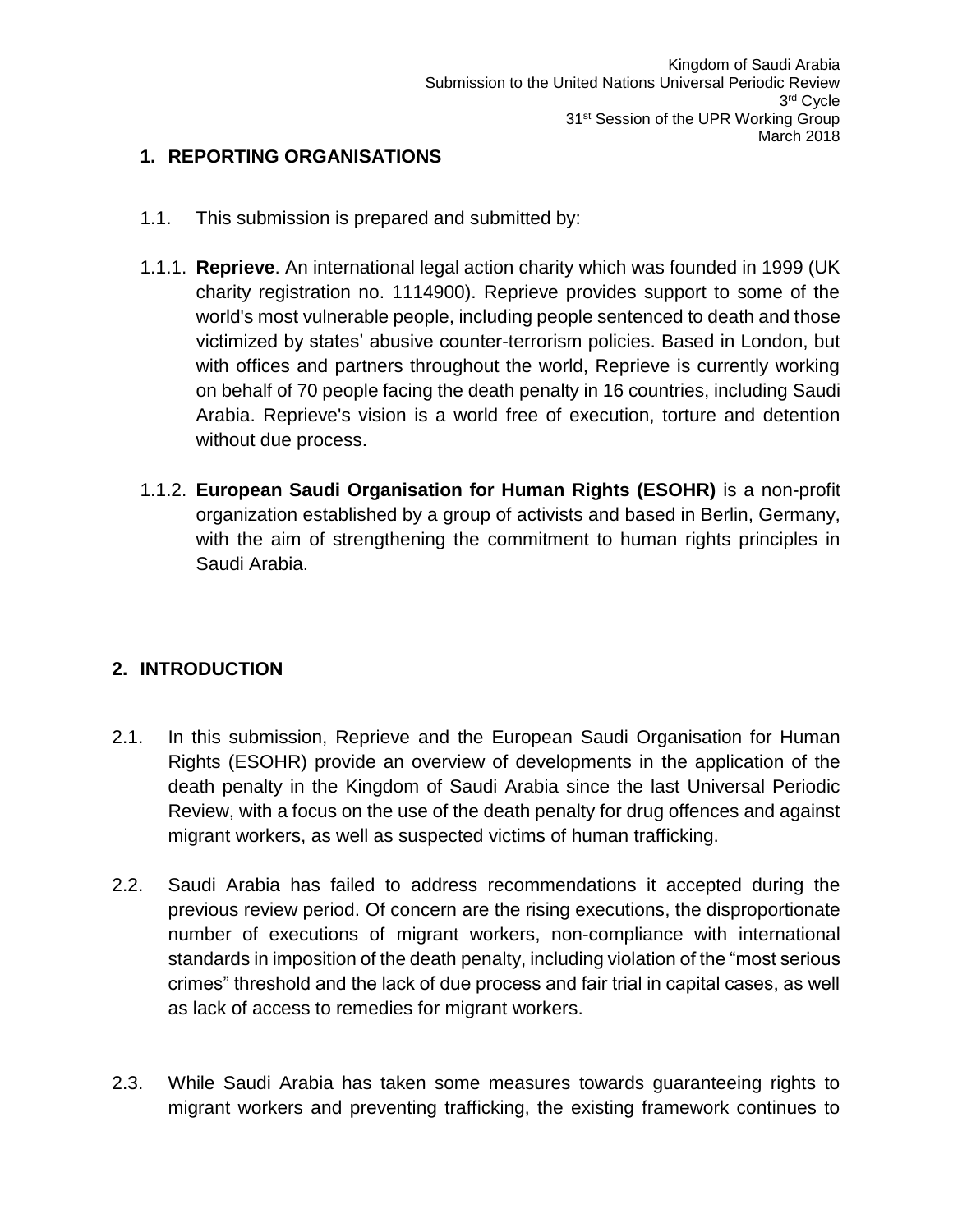deprive migrant workers of their human rights, and they face ongoing discrimination in the criminal justice system.

2.4. Since 2014, Saudi Arabia has carried out **579** executions, placing it among the top five executing countries in the world. Saudi Arabia has continued to carry out an unprecedented number of executions with appalling regularity and in flagrant disregard of international standards since its last review in 2013. In the first quarter of 2018, the Kingdom has carried out execution for drug offenders at the same rate as for murder.

# <span id="page-4-0"></span>**3. THE DEATH PENALTY FOR DRUG OFFENCES IN SAUDI ARABIA**

- 3.1. Saudi Arabia retains the death penalty for drug offences and has executed people at an unprecedented rate for drug trafficking. Since January 2014, Saudi Arabia has executed 201 people for drug offences, accounting for **38%** of all executions in the Kingdom.
- 3.2. This is despite the international prohibition against the death penalty for drugs and non-lethal offences, and calls by UN experts demanding a halt to executions for drug offences.
- 3.3. Article 37 of Saudi Arabia's Law on the Control of Narcotic and Psychotropic Substances to makes it an offence punishable by death to traffic or smuggle narcotics, receive such substances from a smuggler, manufacture drugs with the intent to trade, and recidivism of smuggling or manufacturing offences.
- 3.4. Such provisions retaining the death penalty for drug offences, and subsequent executions, runs counter the Kingdom's obligations to limit the death penalty to crimes that cross "the most serious crimes threshold." The Arab Charter for Human Rights, Article 10 of which prescribes that:

*"Sentence of death will be imposed only for the most serious crimes; every individual sentenced to death has the rights to seek pardon or commutation of the sentence".*

*3.5.* Although Saudi Arabia has not acceded to the International Covenant on Civil and Political Rights<sup>1</sup>, there is international consensus that drug offences do not cross the most serious crimes threshold.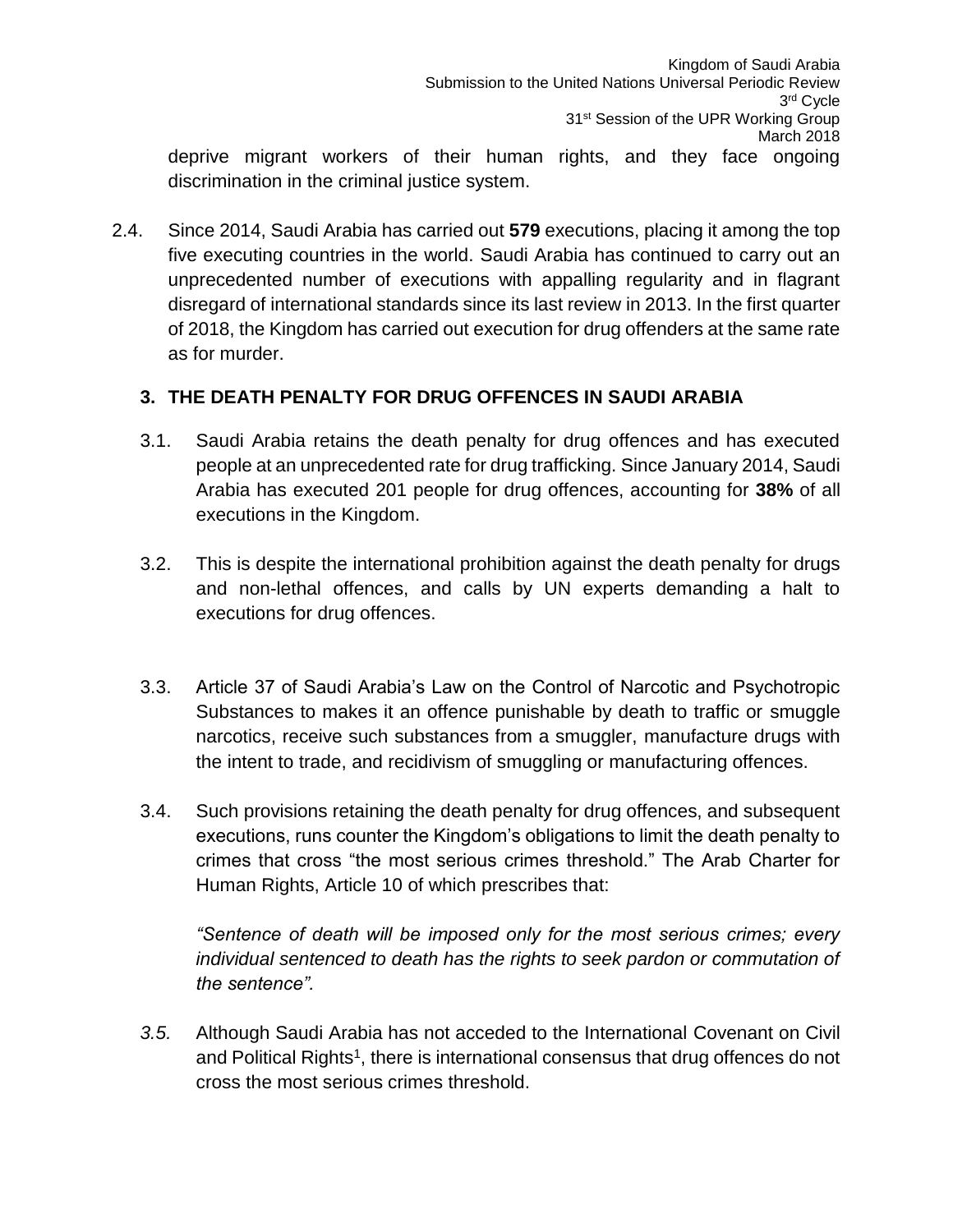Kingdom of Saudi Arabia Submission to the United Nations Universal Periodic Review 3 rd Cycle 31<sup>st</sup> Session of the UPR Working Group March 2018

3.6. The UN Economic and Social Council describes the threshold for the most serious crimes as not going beyond "*intentional crimes with lethal or other extremely grave consequences*". The United Nations General Assembly later endorsed this resolution.<sup>2</sup> This position is shared by several others including the UN Human Rights Committee (HRC), $3$  the UN Office on Drugs and Crime (UNODC),<sup>4</sup> the UN Special Rapporteur on extrajudicial, summary or arbitrary executions,<sup>5</sup> the UN Special Rapporteur on torture and other cruel, inhuman or degrading treatment or punishment,<sup>6</sup> and the UN Special Rapporteur on the right of everyone to the enjoyment of the highest attainable standard of physical and mental health.<sup>7</sup> The UN Special Rapporteur on extrajudicial, summary or arbitrary executions has further stressed that "most serious crimes" are defined as "cases where it can be shown that there was an intention to kill, which resulted in the loss of life."<sup>8</sup> Thus, executing individuals for drug offences amounts to summary executions in violation of the right to life.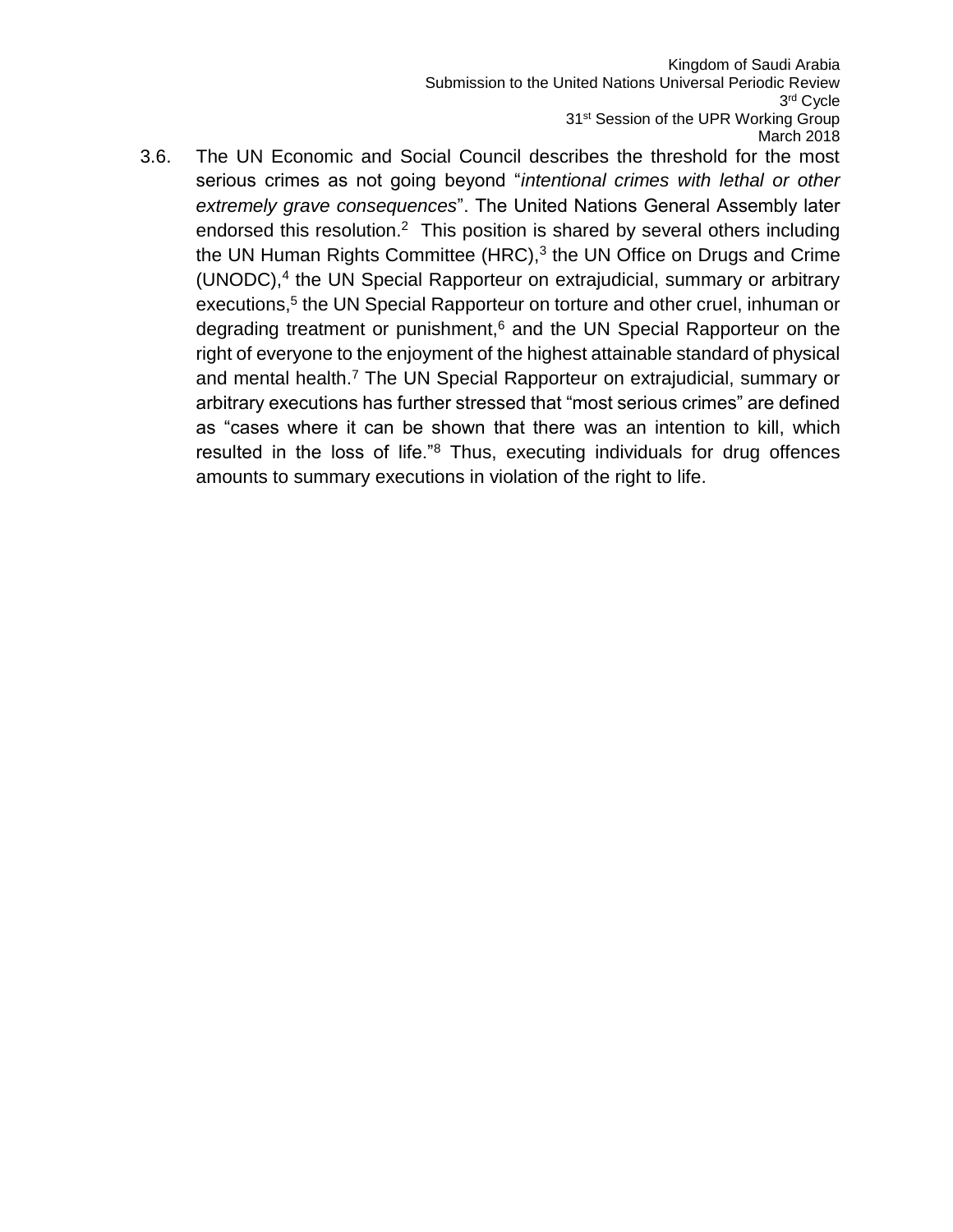#### <span id="page-6-0"></span>**4. MIGRANT WORKERS, FOREIGN NATIONALS AND EXECUTIONS**

- 4.1. Reprieve and ESOHR are concerned that migrant workers and foreign nationals continue to be disproportionately targeted in Saudi Arabia's application of the death penalty, in breach of its international commitments and accepted recommendations. Since 2014, **37**% of persons executed were foreign nationals. The majority of these foreign nationals executed were executed for drug offences.
- 4.2. Reprieve and ESOHR are concerned that foreign nationals represent the majority of persons executed for drug offences **(67%)** in the Kingdom of Saudi Arabia since 2014. In particular, Pakistan nationals are executed at a higher rate than other foreign nationals and Saudi Arabian nationals, representing **34%** of all persons executed in the Kingdom for drug offences, even though Pakistan nationals are estimated to make only 6% of the population in the Kingdom.
- 4.3. Saudi Arabia is a leading employer of South Asian migrant workers, who occupy a variety of blue collar jobs in the Kingdom. Nationals of Pakistan are the second largest migrant population in the Kingdom, after Indian nationals.<sup>9</sup>
- 4.4. In its last review, Saudi Arabia accepted recommendations to take measures for promotion and protection of rights of migrant workers and their families, and to end exploitation and discrimination against them. However, foreign nationals, many of who are likely to be migrant workers have been disproportionately executed since the last review.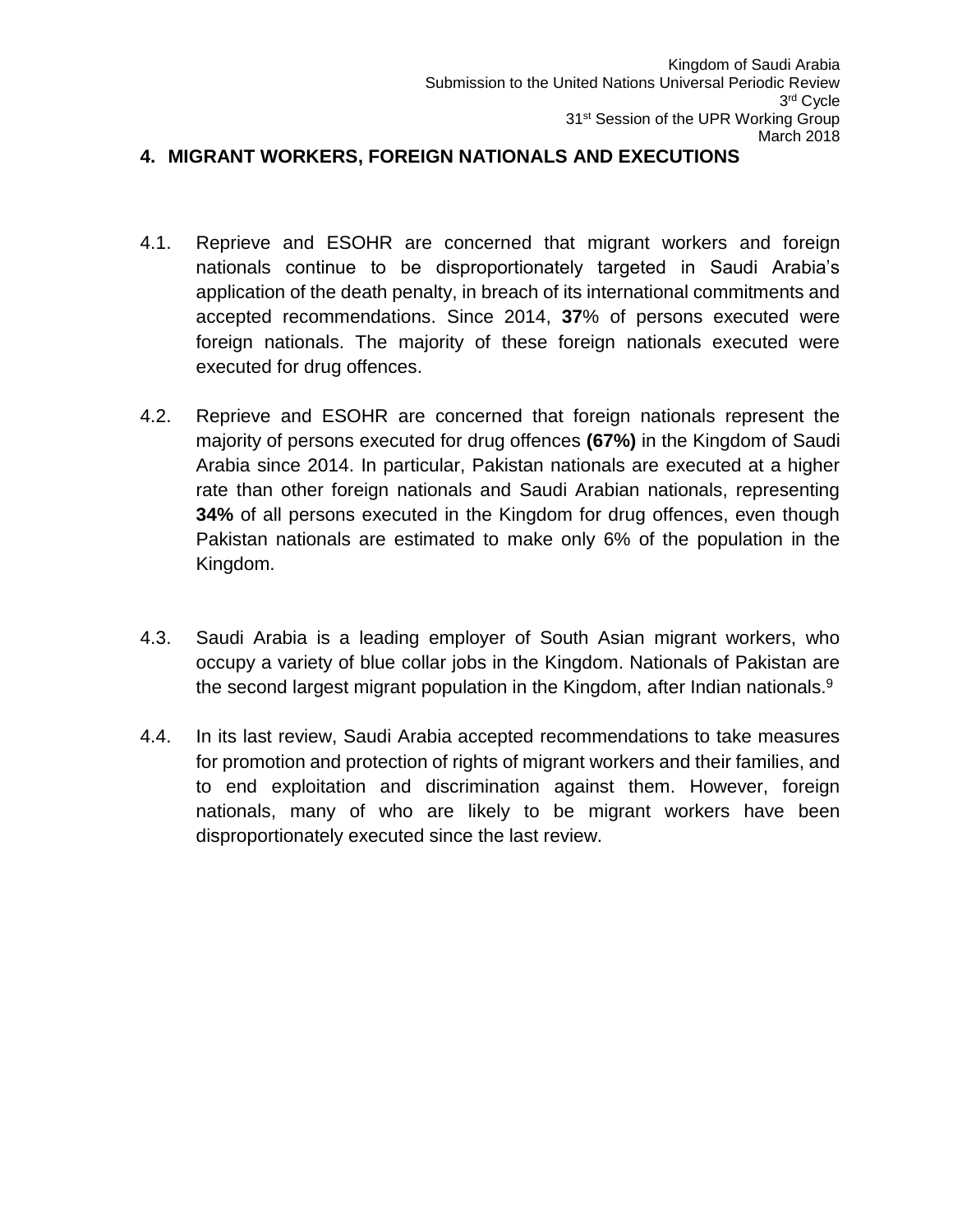- 4.5. The statistics reveal that executions are being carried out and the death penalty is being imposed disproportionately and discriminately on national origin or ethnicity, in violation of international law, and Saudi Arabia's accepted recommendations.
- 4.6. Non-discrimination, together with equality before the law and equal protection of the law without any discrimination, have been held to constitute general principles relating to the protection of human rights. Article 2(1) of the International Covenant on Civil and Political Rights as well as Article 2 of the Arab Charter on Human Rights prohibit any discrimination of any kind, based on race, colour, sex, language, religion, political opinion, national or social origin, property, birth or other status. Given how vulnerable migrant workers are, the International Convention on the Protection of the Rights of All Migrant Workers and Members of Their Families, explicitly reiterates this obligation.<sup>10</sup>

# <span id="page-7-0"></span>**5. HUMAN TRAFFICKING AND THE DEATH PENALTY**

- 5.1. Reprieve and ESOHR are concerned that many migrant workers who have been executed for drug offences may have been victims of human trafficking, who were vulnerable people and were forced to act as drug mules to transport drugs across the border. In some cases, these nationals appear to have been forced into smuggling drugs in their intestines. In at least 10 cases identified by Reprieve and ESOHR in 2017, Pakistan nationals were executed for smuggling narcotics or psychotropic substances that were ingested. In similar cases, the UN has raised concerns with the Kingdom of Saudi Arabia that such practices may be indicators that the defendants were subject to human trafficking, calling on the Kingdom to immediately conduct a review of such death sentences.
- 5.2. There is a nexus between human trafficking practices, the exploitation of persons as forced drugs mules, and the application of the death penalty for drug offences. The UNODC has also recognised that the combined impact of human trafficking and drug trafficking on the victim is immense physical abuse and mental torture.<sup>11</sup> There is consensus in the international community that victims of human trafficking should not be punished in any form – including prosecution, detention or imprisonment - for offences that they were compelled to carry out, i.e. for crimes related to their trafficking [the non-punishment principle].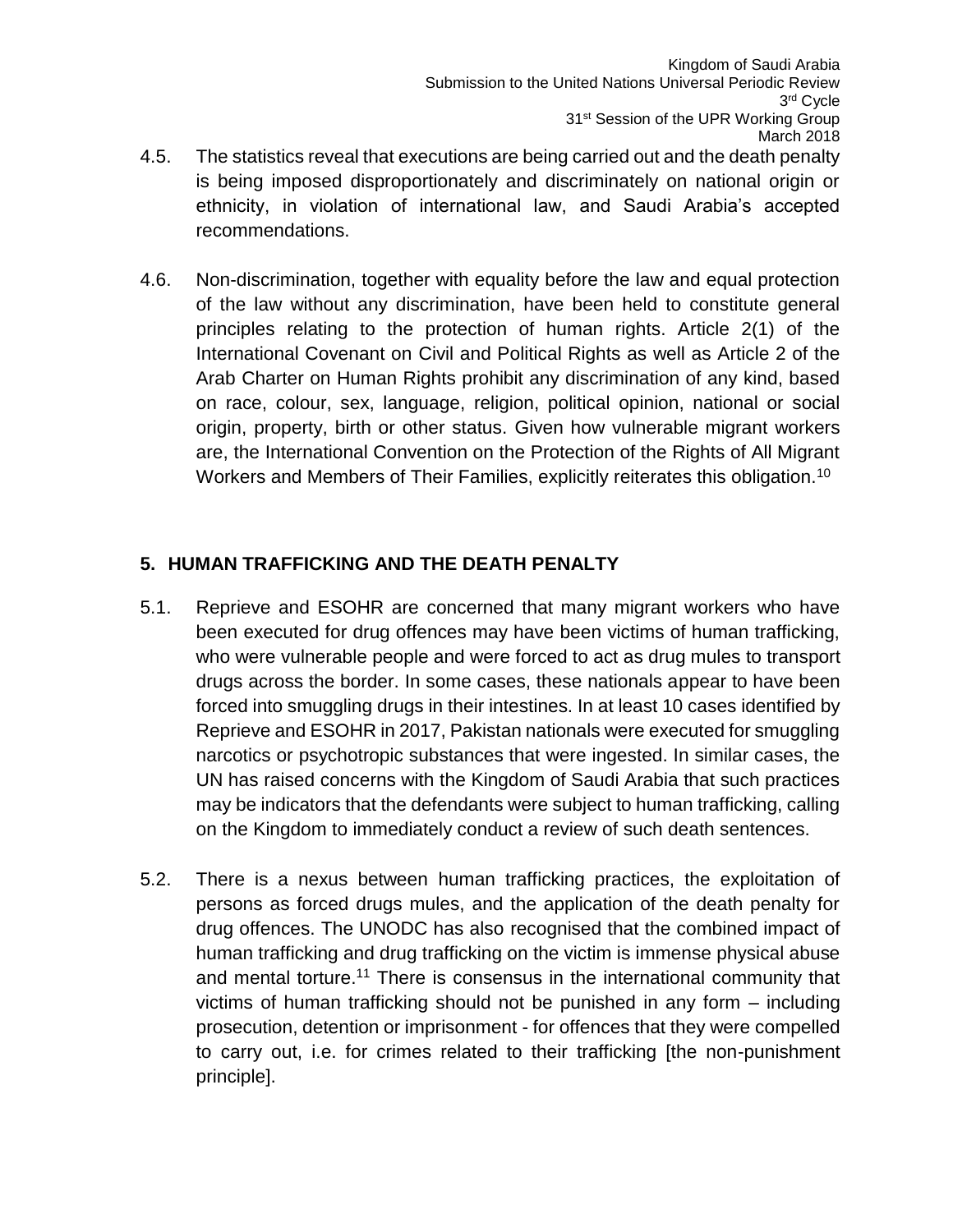5.3. Saudi Arabia has acceded to the Protocol to Prevent, Suppress and Punish Trafficking in Persons, especially Women and Children, supplementing the United Nations Convention against Transnational Organized Crime [hereinafter, the Palermo Protocol], and as such, has obligations accruing under the same. One of the purposes of the instrument is to "protect and assist the victims of such trafficking, with full respect for their human rights".<sup>12</sup> The Palermo Protocol provides the following definition for trafficking in persons:

*"the recruitment, transportation, transfer, harbouring or receipt of persons, by means of the threat or use of force or other forms of coercion, of abduction, of fraud, or deception, or the abuse of power or of a position of vulnerability or of the giving or receiving of payments or benefits to achieve the consent of a person having control over another person, for the purpose of exploitation. Exploitation shall include, at a minimum, the exploitation of the prostitution of others or other forms of sexual exploitation, forced labor or services, slavery or practices similar to slavery, servitude or the removal of organs.*" 13

- 5.4. The Palermo Protocol also provides that the consent of the trafficked person to the intended exploitation is irrelevant where any of the means set out in the definition of trafficking have been used.<sup>14</sup> It also provides that the recruitment, transportation, transfer, harbouring or receipt of a child for the purpose of exploitation shall be considered "trafficking in persons" even if this does not involve any of the means set forth in the definition of "trafficking in persons" provided in the instrument.<sup>15</sup>
- 5.5. Following from the concept of trafficking in persons outlined in the Palermo Protocol, and keeping in view the purpose of the instrument, several bodies have subsequently affirmed the importance of identification of victims of trafficking in persons and the non-punishment principle. The Working Group on Trafficking in Persons, recommended in 2009, that

"*State parties should (a) Establish appropriate procedures for identifying victims of trafficking in persons and for giving such victims support; (b) Consider, in line with their domestic legislation, not punishing or prosecuting trafficked persons for unlawful acts committed by them as a direct consequence of their situation as trafficked persons or where they were compelled to commit such unlawful acts…".<sup>16</sup>*

5.6. In 2010, the Working Group reaffirmed its recommendation.<sup>17</sup>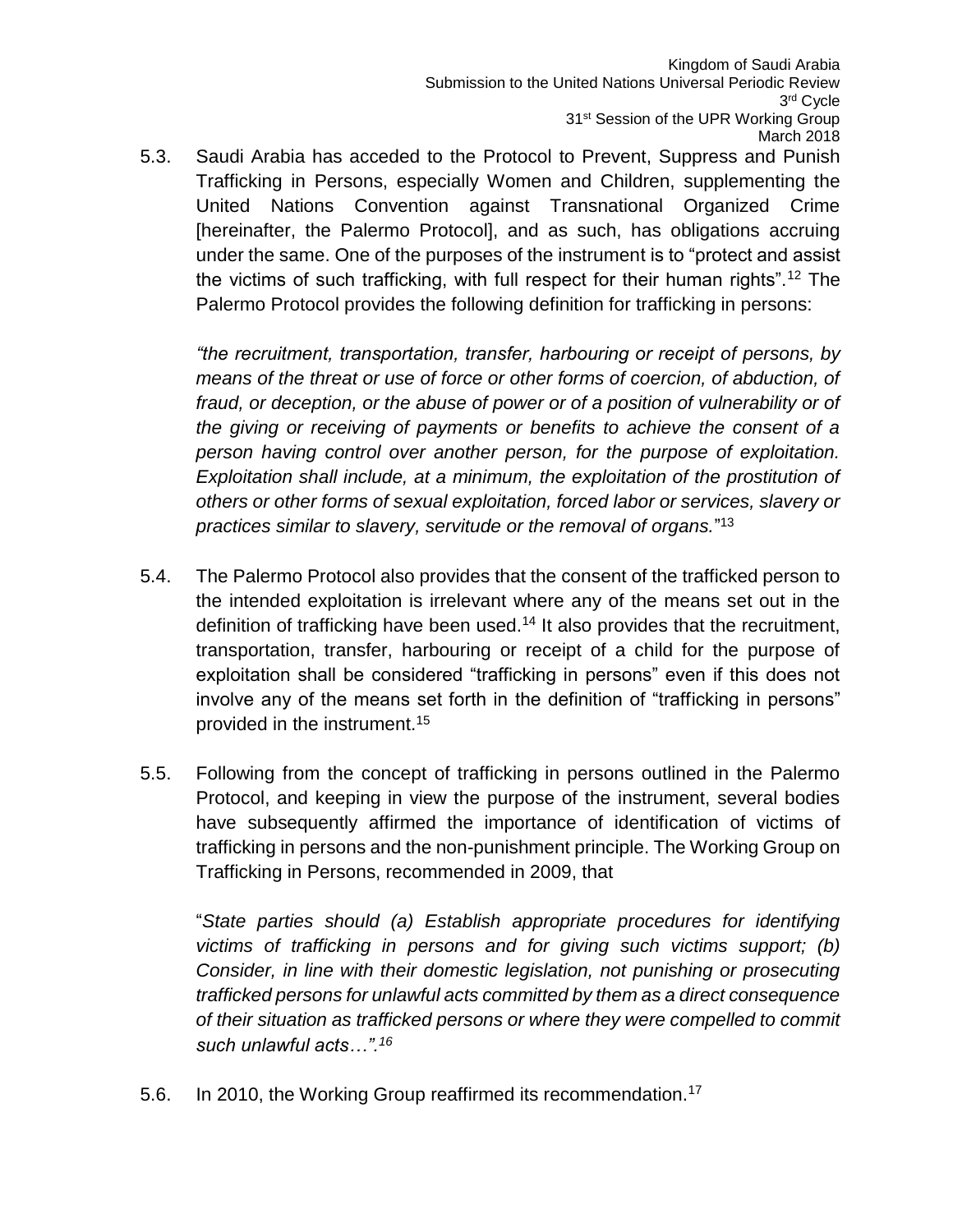- 5.7. The Office of the United Nations High Commissioner for Human Rights (OHCHR) issued Recommended Principles and Guidelines on Human Rights and Trafficking in 2002 to provide practical policy guidance, within the broader Protocol framework, on the prevention of trafficking and the protection of trafficked persons.<sup>18</sup> Recommendation principle No.  $7<sup>19</sup>$  Guideline No.  $2<sup>20</sup>$  and Guideline No.  $4,21$  all provide that States should consider legislation that ensures that trafficked persons are not be criminally charged or prosecuted for crimes committed as a direct consequence of their situation as trafficked persons. Additionally, the UN General Assembly issued a resolution that requires States to ensure that victims of trafficking are treated as victims of crime, and urges Governments to ensure that trafficked persons are not penalised for having been trafficked.<sup>22</sup>
- 5.8. Although Saudi Arabia has taken some steps towards combatting human trafficking by adopting the Law on Combatting Human Trafficking and establishing the Committee on Trafficking in Persons. However, these reforms have largely failed to prevent human trafficking in the Kingdom.
- 5.9. The anti-trafficking law does not have any non-punishment principle which would protect victims of human trafficking from punishment if the crime was a result of their status as a trafficked person. Further, there is no complaints mechanism whereby a victim may file a complaint or launch an investigation into the circumstances of their trafficking. In its last review, Saudi Arabia accepted recommendations to take measures to address exploitation of migrant workers, as well as combatting human trafficking.
- 5.10. Reprieve and ESOHR are concerned that Saudi Arabia has failed to take any steps towards fulfilling its accepted recommendations and international obligations under the Palermo Protocol, the Arab Charter on Human Rights as well as the Convention against Torture and Other Cruel, Inhuman or Degrading Treatment or Punishment, which has resulted in execution of trafficked vulnerable persons, who ought to have been protected, and not be subjected to further abuses.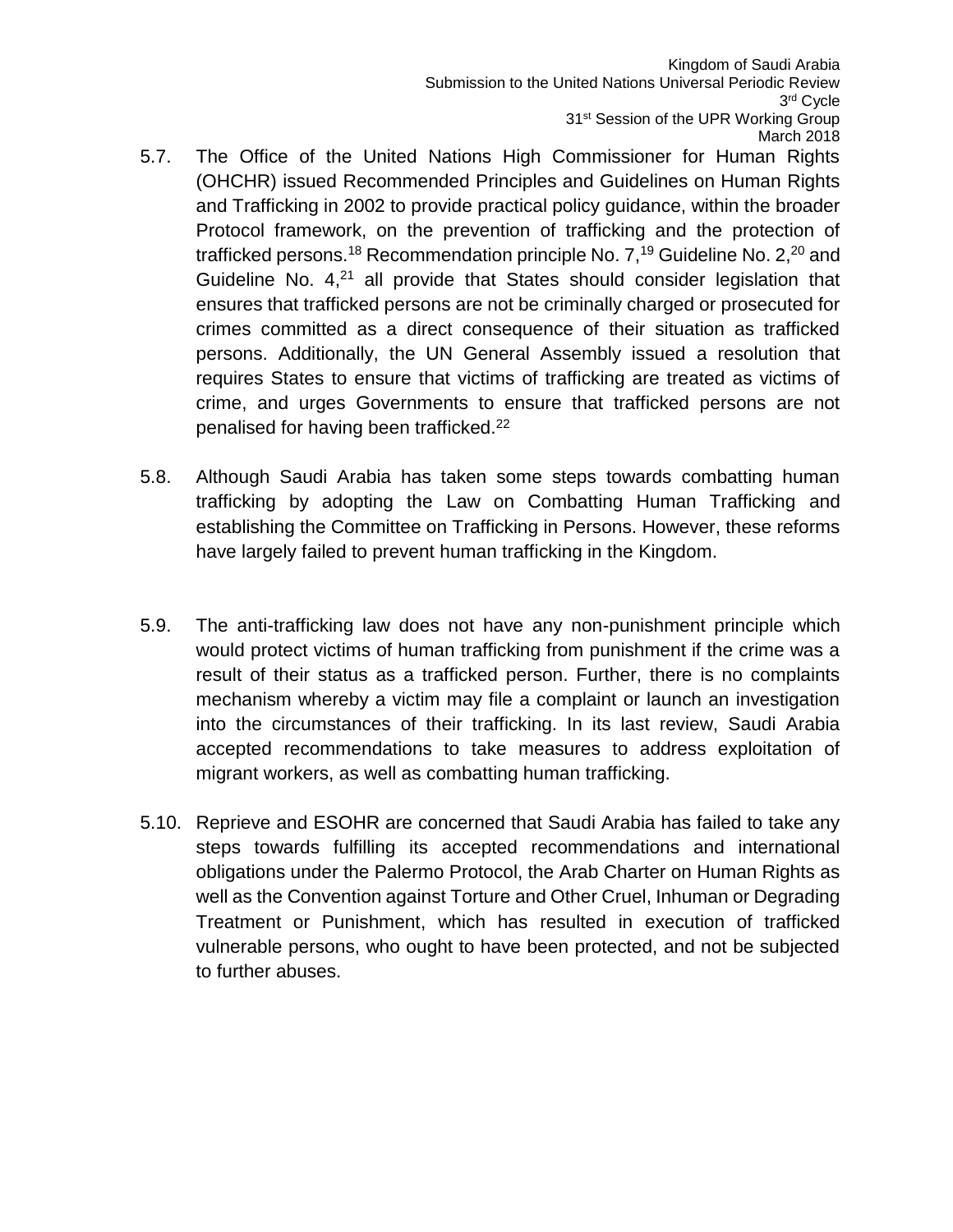## <span id="page-10-0"></span>**6. DENIAL OF FAIR TRIALS IN DEATH PENALTY CASES**

#### *6.1. Fair trials and the death penalty*

- 6.1.1. Saudi Arabia has not complied with the accepted recommendations to guarantee due process, and implement legal reforms to promulgate a criminal code, ensure transparent, timely and fair criminal trials, prohibit the use of torture in custody, inform every person of the charges brought against him/her and carry out further efforts to increase the transparency and openness of legal proceedings.
- 6.1.2. Saudi Arabia has failed to guarantee due process and the right to fair trial while imposing the death sentence. Migrant workers are often sentenced to death after patently unfair trials, where they do not understand the language in which trials are conducted, lack legal representation, do not have consular access, are subjected to wide discretionary powers vested with the judges, and lack information about the appeals and pardon process.
- 6.1.3. There is an international obligation on States to guarantee the right to fair trial and due process to every accused. Countries that retain the death penalty can only impose a sentence once an accused has been guaranteed the right to fair trial and due process. This right has been safeguarded in numerous international instruments. The Universal Declaration on Human Rights prescribed that every individual is "entitled in full equality to a fair and public hearing by an independent and impartial tribunal, in the determination of his rights and obligations and of any criminal charge against him."<sup>23</sup> The right to fair trial, and the minimum standards that States must comply with were further elaborated a few years later in the International Covenant on Civil and Political Rights.
- 6.1.4. Article 14 of the International Covenant on Civil and Political Rights provides content to the right to fair trial and due process, and Article 6(2) of the Covenant, which prescribes restrictions on imposition of death penalty explicitly provides that a State may only impose a death sentence after having complied with the requirements under Article 14. This right to fair trial and due process, including the right against self-incrimination is mirrored in other instruments, including the Arab Charter on Human Rights, and the Convention against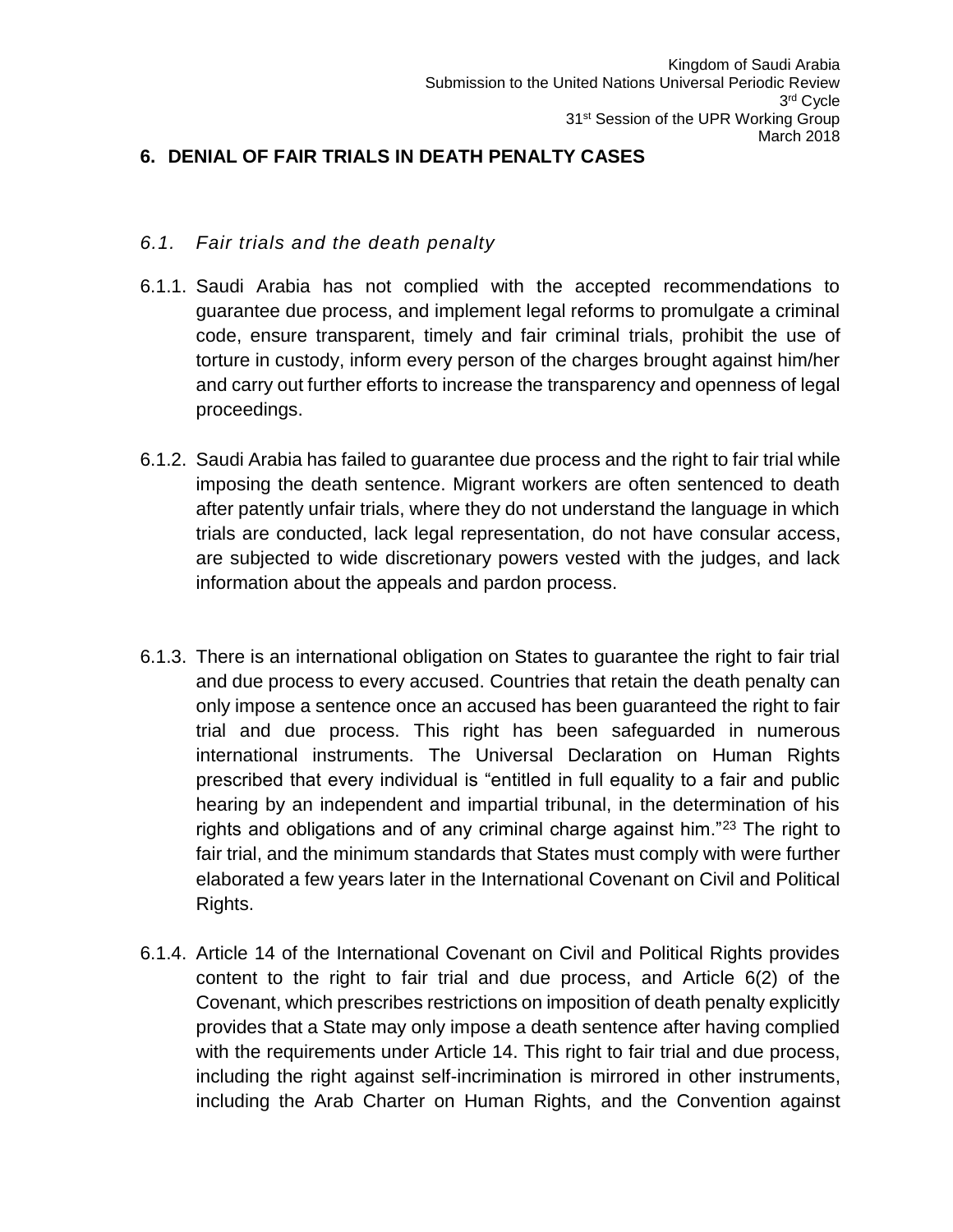Torture and Other Cruel, Inhuman or Degrading Treatment or Punishment, which prohibits use of force during interrogation or detention.

- 6.1.5. The Law of Criminal Procedure was issued in 2001, and has provisions pertaining to interrogation, investigation and imprisonment. The Code prescribes guidelines for law enforcement authorities and the judges to follow. It prohibited torture, limited the period of arbitrary detention, and provided the defendant the right to seek the legal assistance of a lawyer or a representative to defend him/her during the investigation and trial stages. In 2013, the law was modified to give persons accused of major crimes (which includes all capital crimes) the right to free legal representation. $24$
- 6.1.6. Reprieve and ESOHR are concerned that the Saudi authorities routinely violate the right to fair trial and due process in capital trials. The concern is heightened in cases involving migrant workers because of their vulnerable position in the legal system, given that they often do not have family or other connections, lack adequate resources, do not understand the language or the legal system, and have often faced severe exploitation.
- 6.1.7. Common violations that migrant workers face in a criminal trial include: lack of legal representation during the pre-trial and trial phases of the proceedings, failure to inform an accused of the charges, failure to inform an accused of his/her rights during interrogation, use of torture, cruel or other degrading treatment in custody through forced confessions and forced detention, inability to understand legal proceedings which are conducted in Arabic, lack of access to translator during trial, lack of access to judicial documents in a language understood by the accused, lack of information about the appeals and pardon process, and bias of police, prosecutors and judges.
- 6.2. Denial of Consular Assistance
- 6.2.1. Access to consular assistance for foreign nationals is an important aspect of the protection of those facing the death penalty abroad and is provided for in the Vienna Convention on Consular Relations.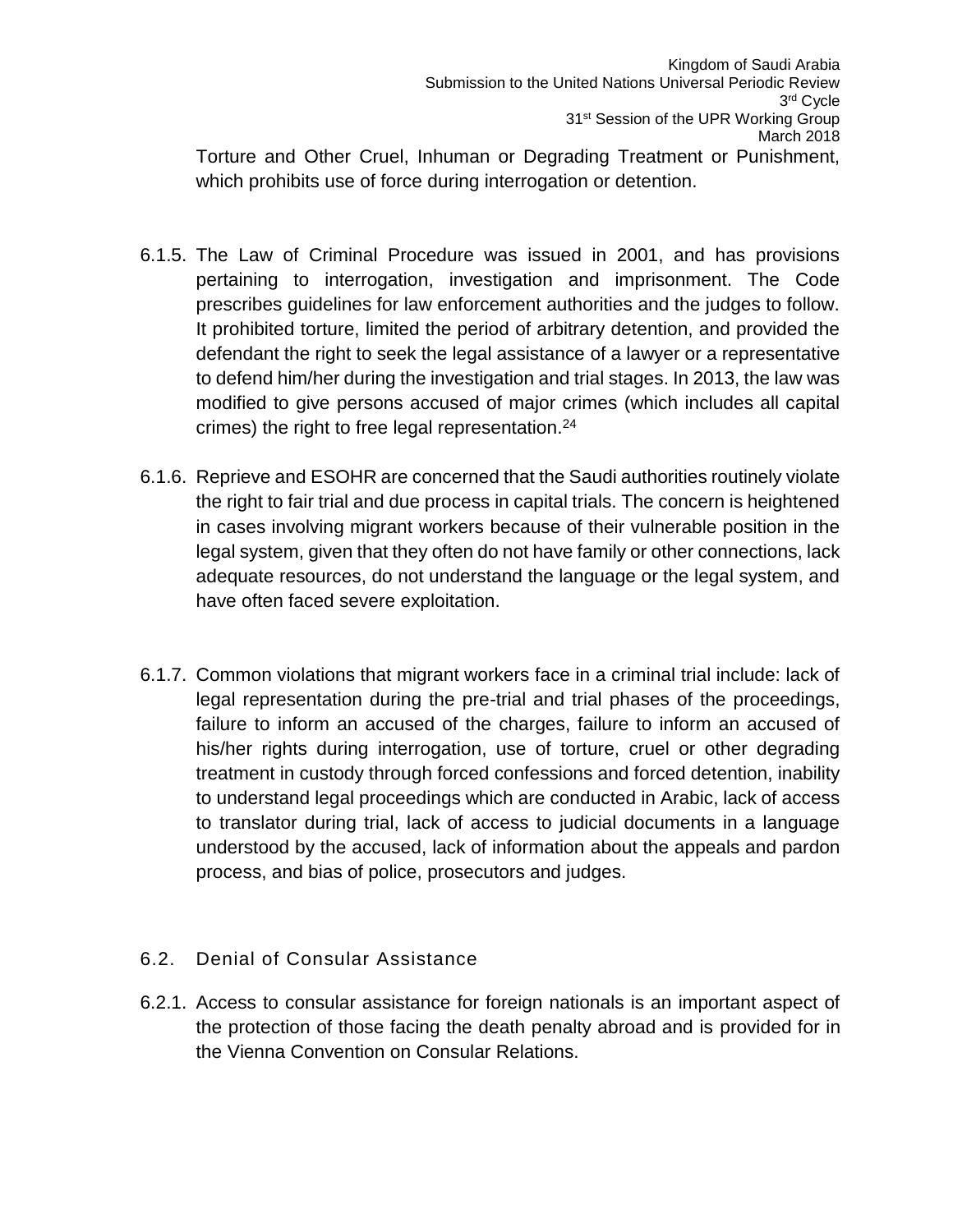- 6.2.2. Saudi Arabia has acceded to the Vienna Convention on Consular Relations, and as such, has obligations under the same. Following from Article 36 of the Convention, the Saudi authorities are required to inform all detained foreign nationals "without delay" of their right to have their consulate notified of their detention and to communicate with their consular representatives.<sup>25</sup> Although this requirement applies to every case which involves a foreign national, but the obligation is of particular significance when a foreign national is charged with a capital offence owing to the irreversibility of the punishment. The protections to guarantee consular access to migrant workers are further enshrined in the International Convention on the Protection of the Rights of All Migrant Workers and Members of Their Families.
- 6.2.3. The denial of the right to consular notification and access is a violation of due process and the execution of a foreign national deprived of such rights constitutes an arbitrary deprivation of life, in contravention of articles 6 and 14 of the International Covenant on Civil and Political Rights. In its resolution 71/187, the General Assembly called upon States to respect the right of foreign nationals to receive information on consular assistance when legal proceedings are initiated against them. The requirement that foreign nationals must be informed without delay after their arrest of that right was confirmed by the International Court of Justice, which has provided for remedies in cases where that right was violated.
- 6.2.4. Reprieve and ESOHR have reports that Saudi authorities have failed to apprise foreign nationals of their right to consular access or facilitate consular communication for detained foreign nationals. There is concern that consular officials are not promptly informed of the arrest of their nationals, and are not given free access to their nationals, thus putting foreign nationals at greater risk of receiving a death sentence and undermining their right to due process.

## <span id="page-12-0"></span>**7. ACCESS TO REMEDIES**

7.1. Migrant workers are disproportionately sentenced to death and executed in the Kingdom of Saudi Arabia. Reports indicate that many of these migrant workers are likely to have been victims of human trafficking, forced labour and torture who were convicted for crimes that they were compelled to commit, and the domestic mechanisms failed to protect them.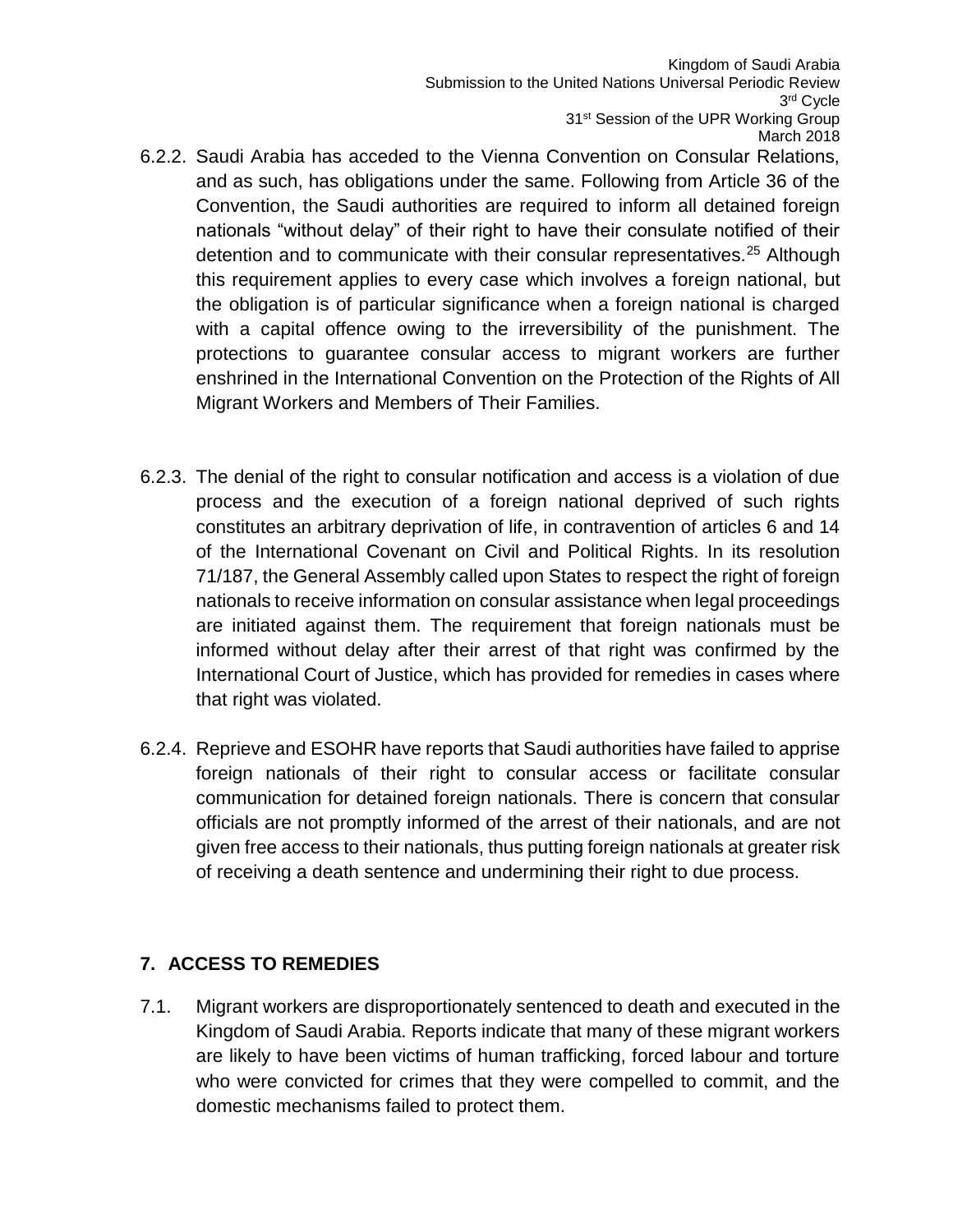- 7.2. In its last review Saudi Arabia committed to taking measures to protect the rights of migrant workers, particularly those involving legal redress, and strengthening the institutional and legal basis for protection of human rights. Although the Kingdom has taken some steps towards better protection of rights of migrant workers, these measures are far from meeting Saudi Arabia's accepted recommendations in the last review or the threshold mandated under international law.
- 7.3. An overwhelming number of male migrant workers have been sentenced to death and executed for drug trafficking. In numerous cases, these migrant workers have been convicted for smuggling drugs where drugs were stitched into their intestines, or they had been compelled to swallow drugs, or were not even aware that the suitcases that they were asked to carry had drugs. There are strong indicators that many of these were victims of human trafficking, however, there is no evidence that the courts accounted for the circumstances under which these people were compelled to commit crimes.
- 7.4. Further, a large number of male and female migrant workers are also employed in Saudi Arabia in a variety of sectors, and many of them are subjected to forced labour. The US Department of State recognizes that the foreign worker population is the most vulnerable to trafficking in Saudi Arabia, particularly female domestic workers, due to their isolation inside private residences. Although Saudi Arabia has adopted labor law amendments since its last review, these guarantee continue to exclude female domestic workers.<sup>26</sup>
- 7.5. These amendments also fall short of eradicating the *kafala* system, under which foreign workers have to obtain permission from their employers for an exit visa to leave the country legally, they are forced to continue working until they are granted permission to leave. Many employers continue to keep their employee's passports in their possession, thereby restricting their movement. Many migrant workers have reported to be deceived and exploited by having to perform work which is substantially different from the work conditions they were promised in their contract. Thus, common violations include confinement, non-payment or underpayment of wages, confiscation of passports, long working hours.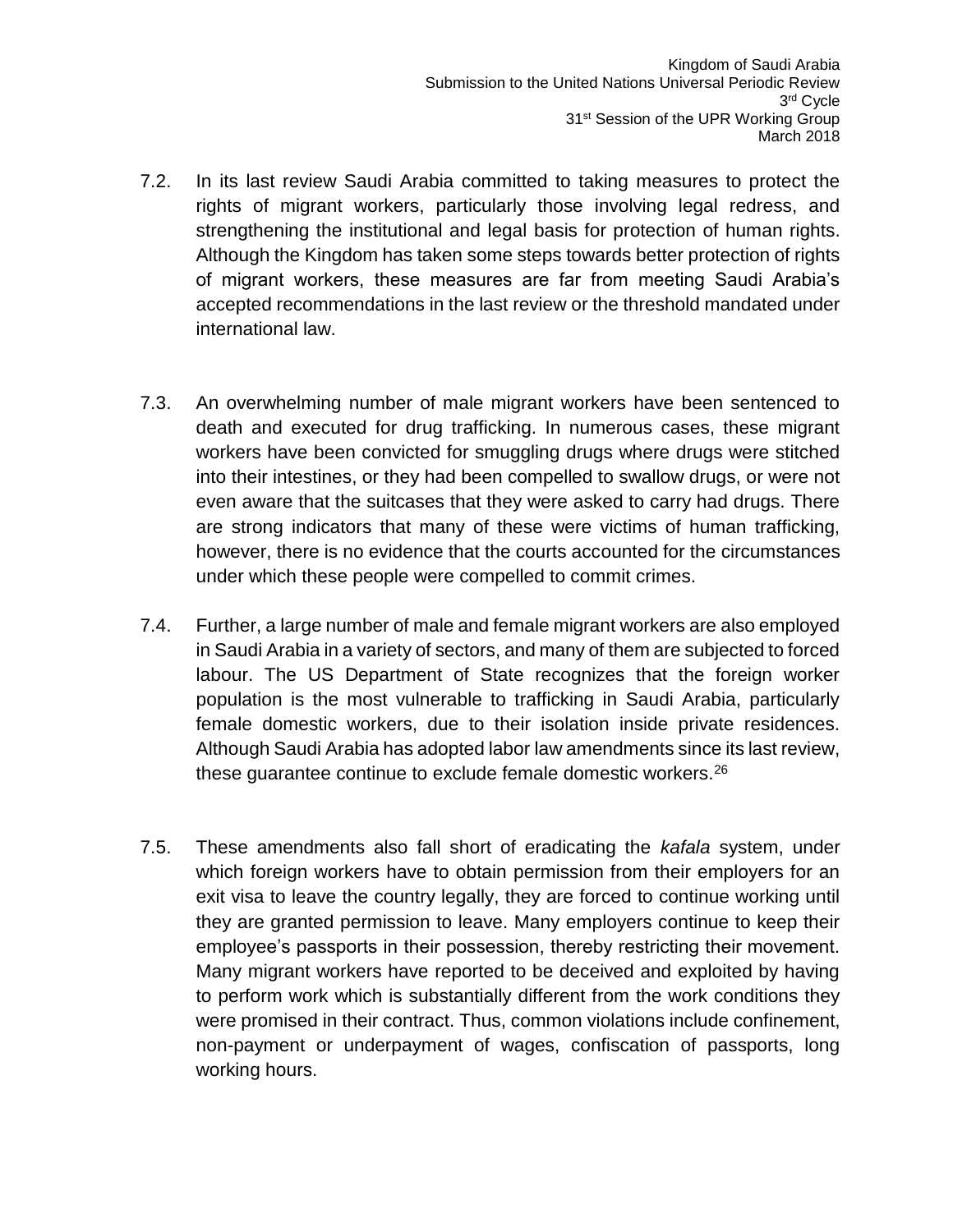- 7.6. Female domestic workers have also reported experiencing severe mental, physical and sexual abuse by their employers or employer's family members.<sup>27</sup> Reports indicate that some domestic workers who reportedly committed murders of their employers under conditions that amount to forced labor and trafficking, and often, under threat of sexual abuse, have been sentenced to death without looking at the circumstances that drove them into forced criminality.
- 7.7. The legal procedures in Saudi Arabia fail to provide legal redress to migrant workers, especially those who have been victims of forced labour, trafficking and torture. The anti-trafficking law contained in the Trafficking in Persons (Offences) Act fails to protect victims of human trafficking by failing to incorporate the non-punishment principle. According to the non-punishment principle on human trafficking, that enjoys international consensus, victims of human trafficking should not be punished in any form – including prosecution, detention or imprisonment - for offences that they were compelled to carry out, i.e. for crimes related to their trafficking. Further, although Saudi Arabia has established a Standing Committee on Trafficking in Persons, the committee fails to adequately identify and investigate claims of human trafficking.
- 7.8. Similarly, Saudi Arabia has failed to incorporate the non-punishment principle for forced labour, or take measures that meet the threshold of international protections on forced labour. Much like the non-punishment principle on human trafficking, the non-punishment principle on forced labour provides that measures should be taken to ensure that "competent authorities are entitled not to prosecute or impose penalties on victims of forced or compulsory labour for their involvement in unlawful activities which they have been compelled to commit as a direct consequence of being subjected to forced or compulsory labour."<sup>28</sup>
- 7.9. In order to effectively protect the human rights of migrant workers, Saudi Arabia must incorporate and apply the non-punishment principles, and ensure the laws are in strict adherence with international standards.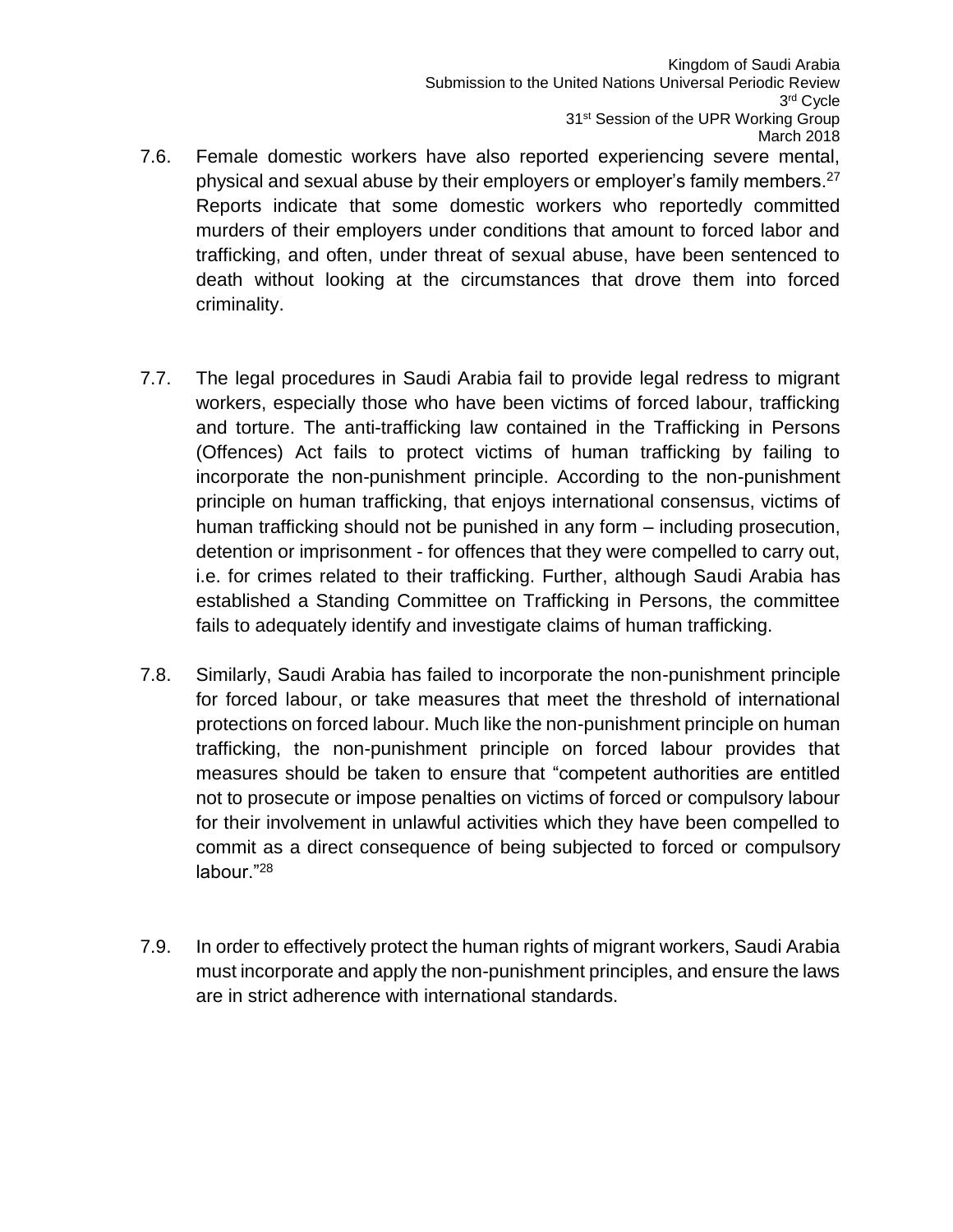## <span id="page-15-0"></span>8. RECOMMENDATIONS

# **8.1. REGARDING THE DEATH PENALTY:**

- Ratify the International Covenant on Civil and Political Rights
- Immediately review counter narcotics legislation with a view of abolishing all offences that carry the death penalty for drug offences
- Immediately conduct a review of death row and commute the death sentences of all persons sentenced to death for drug offences
- Immediately impose a moratorium on death sentences and executions with a view of abolishing the death penalty
- Conduct a review of all legislation with a view of abolishing first offences that do not meet the most serious crimes threshold; and consider second, consider the full abolition of the death penalty
- Conduct investigations into the executions carried out since 2014 and make the findings public
- Issue public figures on the number of persons currently on death row
- Ensure that dead bodies of those executed are repatriated to their families

## **8.2. REGARDING DUE PROCESS AND FAIR TRIALS:**

- Ratify the International Covenant on Civil and Political Rights
- Review current legislation to ensure it reflects international standards for due process and fair trial rights
- Conduct a review of existing laws to ensure compliance with international human rights standards
- Guarantee consular access without delay in consonance with Article 36 of the Vienna Convention on Consular Relations

## **8.3. REGARDING ACCESS TO REMEDIES:**

- Strengthen domestic anti-trafficking law to incorporate mechanisms for identification of victims of human trafficking and the non-punishment principle
- Strengthen domestic anti-forced labour law to incorporate the non-punishment principle
- Ratify the International Convention on the Protection of the Rights of All Migrant Workers and Members of Their Families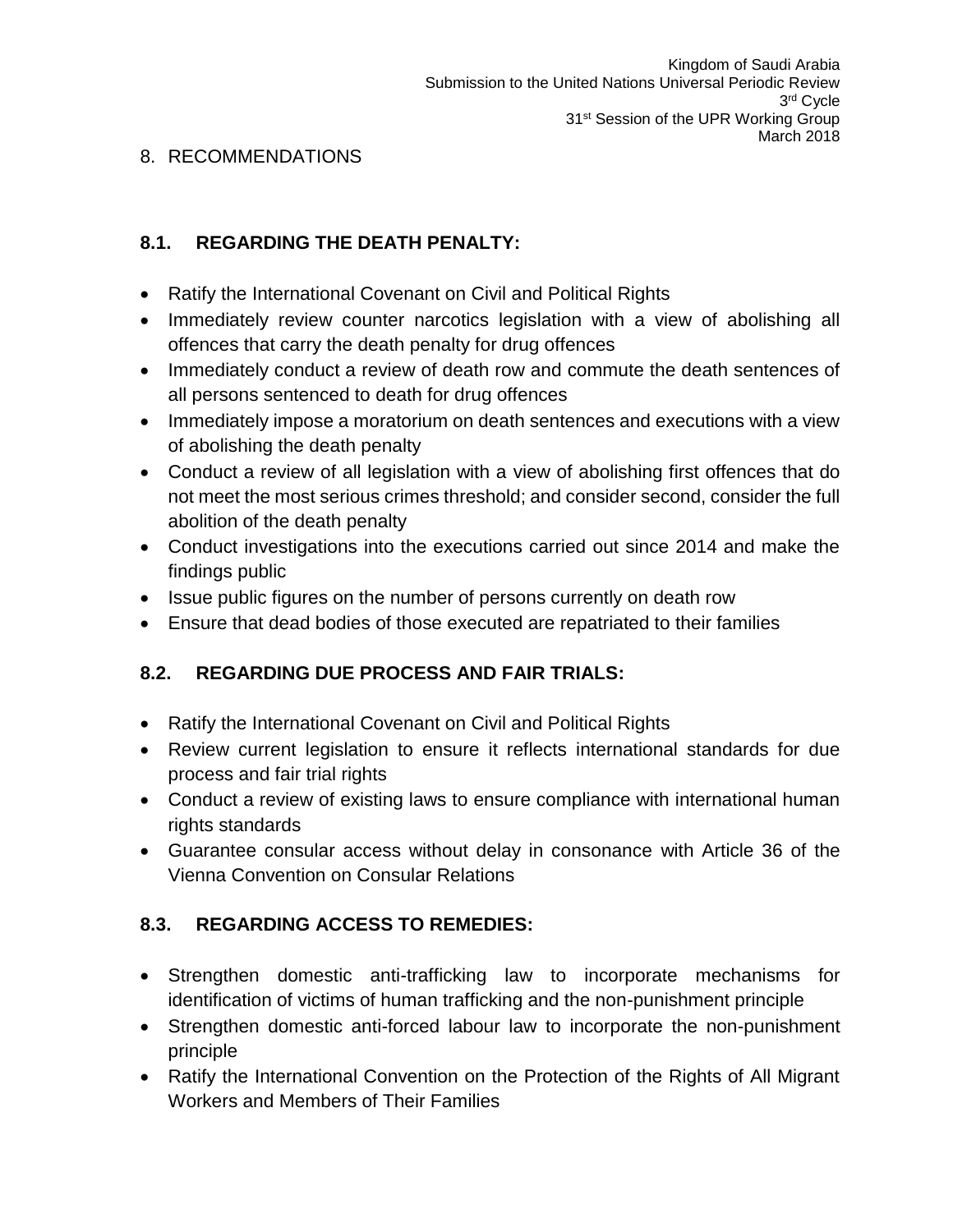- Ratify the Protocol to Prevent, Suppress, and Punish Trafficking in Persons, Especially Women and Children, supplementing the United Nations Convention against Transnational Organized Crime
- Ratify the Domestic Workers Convention 2011 (No 189)
- Ratify the Protocol of 2014 to the Forced Labour Convention 1930 and the Forced Labour (Supplementary Measures) Recommendation 2014 (No 203)
- Accept individual complaints procedure under the CCPR, CERD, CAT, and **CEDAW**

## <span id="page-16-0"></span>ENDNOTES

<sup>6</sup> UN Human Rights Council (14 January 2009) Report of the Special Rapporteur on torture and other cruel, inhuman or degrading treatment or punishment, A/HRC/10/44, para. 66.

 $7$  UN Special Rapporteur on the right of everyone to the enjoyment of the highest attainable standard of physical and mental health (6 August 2010) A/65/255, para. 17

<sup>8</sup> Report of the Special Rapporteur on extrajudicial, summary or arbitrary executions, UN Doc. A/HRC/4/20, 29 January 2007, paragraphs 39-53 and 65.

<sup>9</sup> <https://esa.un.org/miggmgprofiles/indicators/files/SaudiArabia.pdf>

<sup>10</sup> Article 7 International Covenant on Civil and Political Rights <sup>11</sup>U.N. Office on Drugs and Crime, *Drug mu* 

<sup>11</sup>U.N. Office on Drugs and Crime, *Drug mules: Swallowed by the illicit drug trade,*  https://www.unodc.org/southasia/frontpage/2012/october/drug-mules\_-swallowed-by-the-illicit-drug-trade.html.

<sup>17</sup> U.N. Working Group on Trafficking in Persons, Report on the Meeting of the Working Group on Trafficking in Persons Held in Vienna from 27 to 29 January 2010, 17 February 2010, CTOC/COP/WG.4/2010/6, paras 50-51, [http://www.unodc.org/documents/treaties/organized\\_crime/2010\\_CTOC\\_COP\\_WG4/CTOC\\_COP\\_WG4\\_2010\\_final\\_r](http://www.unodc.org/documents/treaties/organized_crime/2010_CTOC_COP_WG4/CTOC_COP_WG4_2010_final_report_E.pdf) [eport\\_E.pdf.](http://www.unodc.org/documents/treaties/organized_crime/2010_CTOC_COP_WG4/CTOC_COP_WG4_2010_final_report_E.pdf)

<sup>18</sup> OHCHR, Recommended Principles and Guidelines on Human Rights and Human Trafficking, [http://www.ohchr.org/Documents/Publications/Traffickingen.pdf.](http://www.ohchr.org/Documents/Publications/Traffickingen.pdf) [hereinafter, "Recommended Principles and Guidelines"].

 $19$  Recommended Principles and Guidelines, see above note 16 at Recommended Principle No. 7

<sup>1</sup> The International Covenant on Civil and Political rights sets out the restriction in the following way at Article 6(2): "In countries which have not abolished the death penalty, sentence of death may be imposed only for the most serious crimes in accordance with the law in force at the time of the commission of the crime and not contrary to the provisions of the present Covenant and to the Convention on the Prevention and Punishment of the Crime of Genocide. This penalty can only be carried out pursuant to a final judgment rendered by a competent court" l

<sup>&</sup>lt;sup>2</sup> UN General Assembly (14 December 1984) Human rights in the administration of iustice, Resolution A/RES/39/118. <sup>3</sup> HRC (8 July 2005) Concluding observations: Thailand, CCPR/CO/84/THA, para. 14; HRC (29 August 2007) Concluding observations: Sudan, CCPR/C/SDN/CO/3, para. 19.

<sup>4</sup> UNODC (2010) Drug control, crime prevention and criminal justice: a human rights perspective. Note by the Executive Director (Commission on Narcotic Drugs, Fifty-third session, Vienna, 8–12 March) E/CN.7/2010/CRP.6\*– E/CN.15/2010/CRP.1\*

<sup>5</sup> UN Commission on Human Rights (24 December 1996) Extrajudicial, summary or arbitrary executions: report by the Special Rapporteur, submitted pursuant to Commission on Human Rights Resolution 1996/74, E/CN.4/1997/60; UN Human Rights Council (29 January 2007) Report of the Special Rapporteur on extrajudicial, summary or arbitrary executions, A/HRC/4/20, paras. 51–52; HRC (18 June 2010) Report of the Special Rapporteur on extrajudicial, summary or arbitrary executions, Addendum : Communications to and from governments, A/HRC/14/24/Add.1, pp. 45– 46.

<sup>12</sup> Palermo Protocol, see above note 8 at art. 1(b).

<sup>13</sup> Palermo Protocol, see above note 8 at art. 3 (a).

<sup>14</sup> Palermo Protocol, see above note 8 at art. 3 (b).

<sup>15</sup> Palermo Protocol, see above note 8 at art. 3 (c).

<sup>&</sup>lt;sup>16</sup> U.N. Working Group on Trafficking in Persons, Report on the Meeting of the Working Group on Trafficking in Persons Held in Vienna on 14 and 15 April 2009, 21 April 2009, CTOC/COP/WG.4/2009/2, para 12, [http://www.unodc.org/documents/treaties/organized\\_crime/Final\\_report\\_English\\_TIP.pdf.](http://www.unodc.org/documents/treaties/organized_crime/Final_report_English_TIP.pdf)